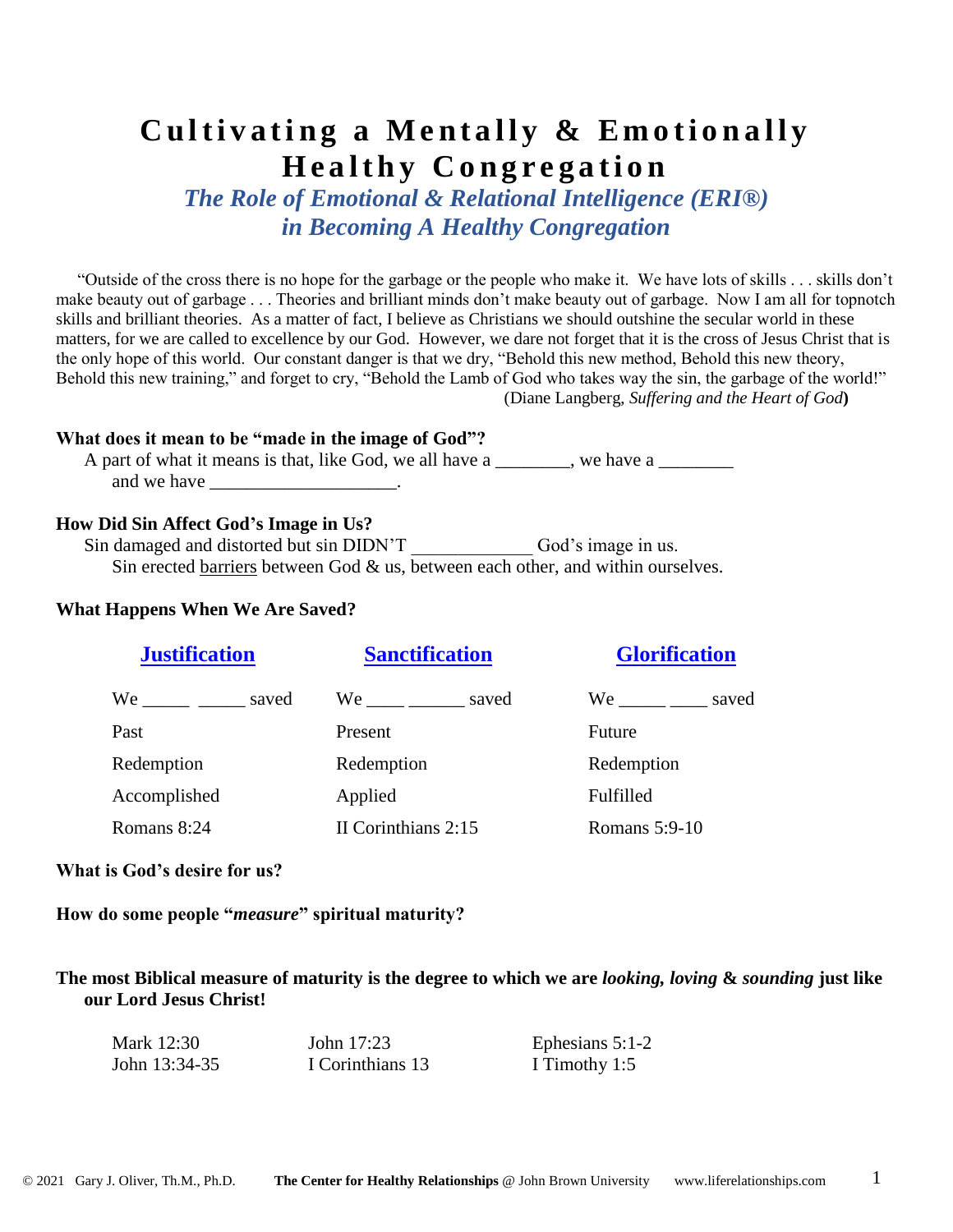| What is Emotional & Relational Intelligence ( $ERI^{\circledast}$ )?                                           |                                                |
|----------------------------------------------------------------------------------------------------------------|------------------------------------------------|
|                                                                                                                |                                                |
|                                                                                                                |                                                |
|                                                                                                                | (Gary J. Oliver, Ph.D.)                        |
| <b>Competencies That Are Predictors of Success:</b>                                                            |                                                |
| <b>PERSONAL Competence</b>                                                                                     | <b>EXAMPLE 2014</b> Personal Intelligence (EI) |
| <i>RELATIONAL</i> Competence ______________ personal Intelligence (RI)                                         |                                                |
| The Neurology of Emotional & Relational Intelligence $(ERI^{\circledast})$                                     |                                                |
| The <b>EMOTIONAL</b> Brain helps us make _________ decisions                                                   |                                                |
| What is an Amygdala Hijack?                                                                                    |                                                |
| 1. There is a _____________.<br>2. There is an ____________ reaction. 4. There is a feeling of ______________. |                                                |
|                                                                                                                |                                                |
| The <i>RATIONAL</i> Brain helps us make ________ decisions.                                                    |                                                |
| The retional brown precesses information in milliseconds                                                       |                                                |

**The rational brain processes information in \_\_\_\_\_ milliseconds. The emotional brain processes information in \_\_\_ milliseconds—250 times faster.**

# **The ERI Model of Emotional Maturity**

|                                 | <b>Recognition</b><br>(Knowledge/Awareness) | <b>Regulation</b><br>(Management/Action) |
|---------------------------------|---------------------------------------------|------------------------------------------|
|                                 | <b>Relational Awareness</b>                 | <b>Relationship Management</b>           |
| <b>Other</b><br>(INTERpersonal) | •Empathy                                    | • Forgiveness                            |
|                                 | •Listening                                  | • Communication                          |
|                                 | • Valuing Differences                       | • Healthy Conflict                       |
|                                 | <b>Self-Awareness</b>                       | <b>Self-Management</b>                   |
| <b>Self</b><br>(INTRApersonal)  | • Emotional Awareness                       | • Emotional Self-Control                 |
|                                 | • Emotional Vocabulary                      | • Anger Management                       |
|                                 | • Accurate Self-Assessment                  | • Personal Responsibility                |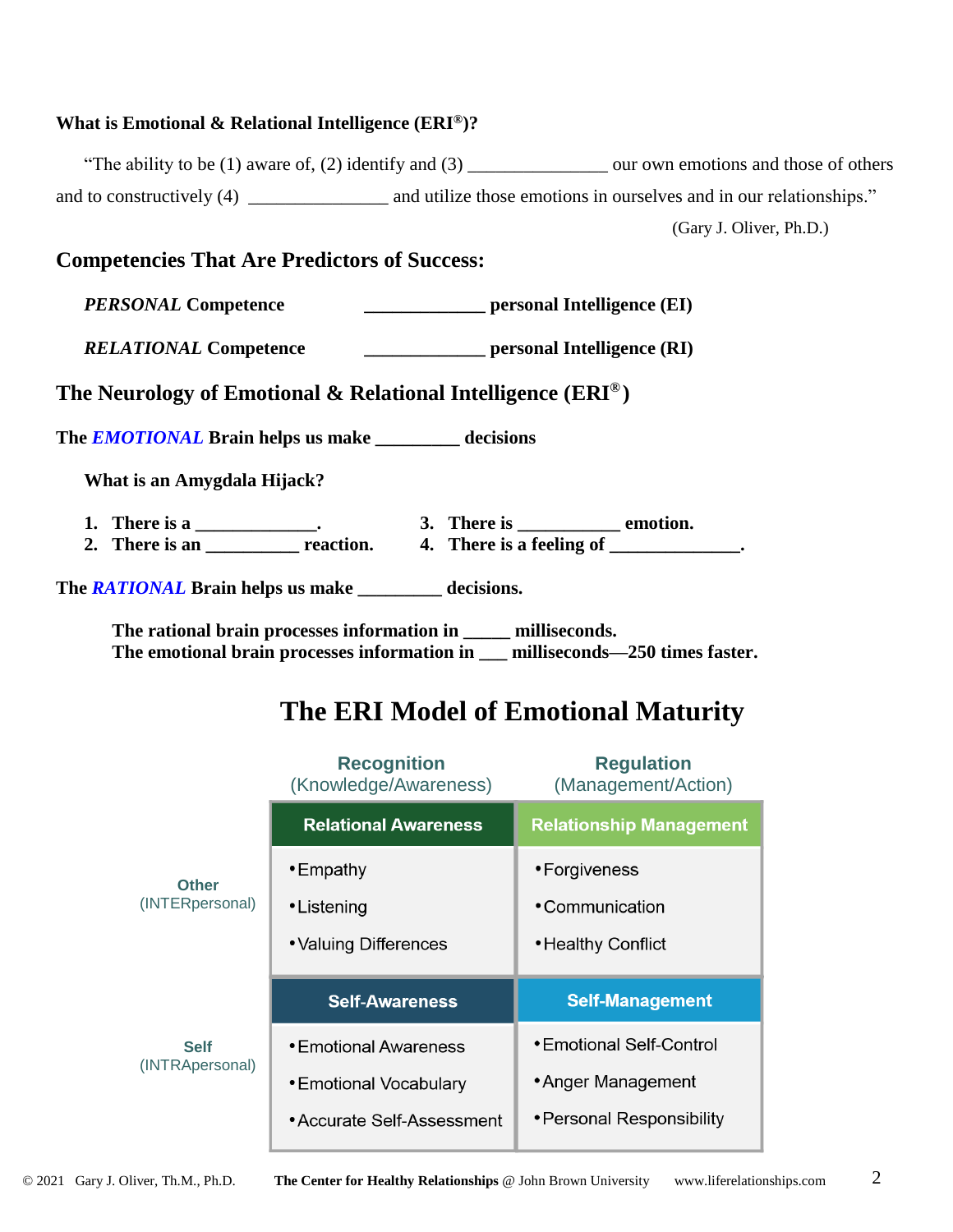### **Your ERI ® is impacted by the amount of communication between your \_\_\_\_\_\_\_\_\_\_\_\_\_\_ brain and your EXECUTE: brain. BOTH are important!**

# **1. Self-Awareness**

### **WHAT are Emotions?**

Emotions are a mental state that can arise spontaneously and not just through conscious effort. Emotions involve a . . .

- \_\_\_\_\_\_\_\_\_\_\_\_\_\_ impact
- \_\_\_\_\_\_\_\_\_\_\_\_\_\_\_\_ impact
- **Example 3** (respiratory, cardiovascular and hormonal) impact

There are over \_\_\_\_\_\_\_\_ words to describe emotions.

There are muscles in our face that we use to express them.

Emotions are a valuable source of \_\_\_\_\_\_\_\_\_\_\_\_\_\_\_\_\_\_\_\_\_\_\_\_\_\_.

### **WHY are emotions so important? What we** *feel* **influences . . .**

- what we pay attention to
- what we hear
- how we think
- what we remember
- how we make decisions and the quality of those decisions

# **2. Self-Management**

### **What Happens When We Allow Our Emotions To Control Us?**

- 1. They \_\_\_\_\_\_\_\_\_\_\_\_\_\_\_\_\_\_\_\_\_\_\_\_ with our learning.
- 2. They \_\_\_\_\_\_\_\_\_\_\_\_\_\_\_\_\_ our ability to recall what we have learned.
- 3. They tend to  $\frac{1}{\sqrt{2}}$  our perception & limit our critical and creative thinking.
- 4. Cause us to focus on the \_\_\_\_\_\_\_\_\_\_\_\_\_ or ignore the problem rather than investing that same energy seeking God's guidance for the
- 5. Tends to lead to \_\_\_\_\_\_\_\_\_\_\_\_\_\_\_\_\_\_\_ behavior—we act, speak and then maybe think.
- 6. They cause us to say and do things.

### **Can We Control Our Emotions?**

**\_\_\_\_\_\_, not totally . . . But while we can't always control what we feel we can, to a significant degree, control how long we feel it. With God's help we \_\_\_\_\_\_ change our emotional pattern**!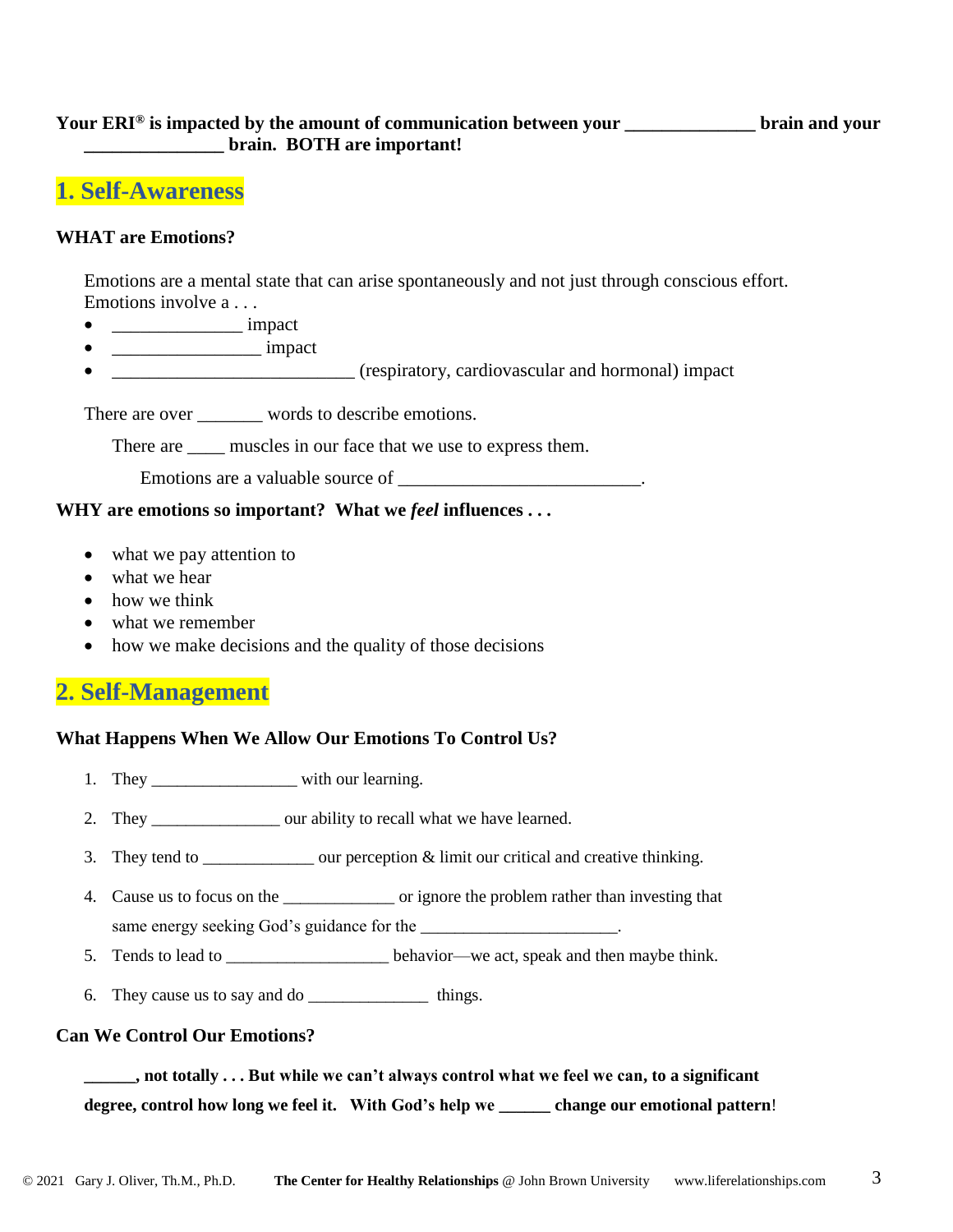# **3. Relational Awareness**

| interest in their concerns. |                                                        | <i>Empathy</i> : sensing and valuing others' feelings and perspectives, and taking an active                                                              |  |
|-----------------------------|--------------------------------------------------------|-----------------------------------------------------------------------------------------------------------------------------------------------------------|--|
|                             |                                                        | People don't care how much you _________ until they know how much you __________ !                                                                        |  |
| <b>What Empathy ISN'T:</b>  |                                                        |                                                                                                                                                           |  |
| <b>What Empathy IS:</b>     |                                                        |                                                                                                                                                           |  |
|                             |                                                        |                                                                                                                                                           |  |
|                             |                                                        | Level 2: What you didn't say with your lips, what you might not have been able to<br>put into words, but what you said with your eyes and face and heart. |  |
| Being _______________.      | emotions in others<br>that someone is in pain.         |                                                                                                                                                           |  |
|                             | Knowing what "________" to say                         |                                                                                                                                                           |  |
|                             | Seeing things through ________ eyes.                   |                                                                                                                                                           |  |
|                             |                                                        |                                                                                                                                                           |  |
|                             |                                                        | Remembering that the best way to care FOR someone is to care _____________them.                                                                           |  |
|                             |                                                        | I will NEVER be able to manage or resolve with what I don't first CHOOSE to understand.                                                                   |  |
|                             | <b>4. Relationship Management</b>                      |                                                                                                                                                           |  |
|                             | <b>7 Simple Steps Through Conflict to Productivity</b> |                                                                                                                                                           |  |
| Step 1                      |                                                        | <b>DEFINE</b> the issue: Listen & Seek Understanding                                                                                                      |  |
| Step 2                      | How important is it?                                   |                                                                                                                                                           |  |

**Step 3 Do I need to apologize or ask for forgiveness?** 

I was \_\_\_\_\_\_\_\_\_\_\_. I am \_\_\_\_\_\_\_\_\_\_. Please \_\_\_\_\_\_\_\_\_\_\_\_\_ me.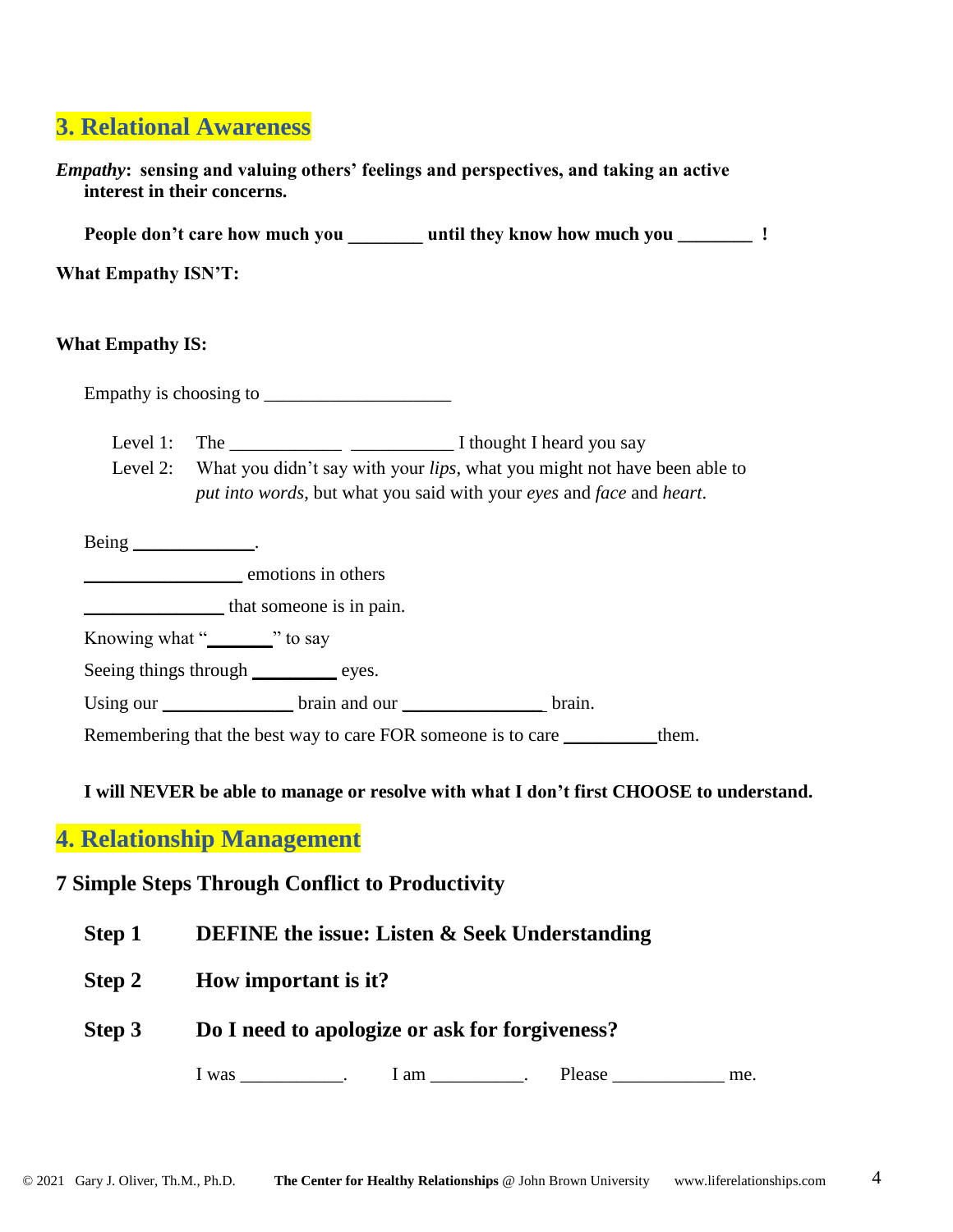. . . I regard apologizing as the most magical, healing, restorative gesture human beings can make. It is the centerpiece of my work with executives who want to get better – because without the apology there is NO recognition that mistakes have been made, there is NO announcement to the world of the intention to change, and most important there is NO emotional contract between you and the people you care about. Saying you're sorry to someone writes that contract in blood.

(Malcom Goldsmith)

## **Step 4 Ask yourself "What is MY contribution to the problem?**

- **Step 5** Choose what I can do differently. (Take Radical Responsibility)
- **Step 6 Choose what WE can do differently.**
- **Step 7 Pray about it and just do it!**

**Why is Prayer so important?**

*"Prayer catapults us onto the frontier of the spiritual life. It is original research in unexplored territory. Meditation introduces us to the inner life, fasting is an accompanying means, but it is the Discipline of prayer itself that brings us into the deepest and highest work of the human spirit . . . To pray is to change. Prayer is the central avenue God uses to transform us."*

*(Richard J. Foster)*

# **The ERI, Holy Habits & Spiritual Formation**

The *JOY* of *discovering*, *cultivating* & *habituating* some ancient spiritual disciplines in the context of your *ERI* . . .

### **Richard Foster's Threefold** *Typology of Disciplines***:**

| <b>Disciplines</b><br><b>Meditation</b> | <b>Fasting</b>    | <b>Prayer</b>   | <b>Study</b>       |
|-----------------------------------------|-------------------|-----------------|--------------------|
| <b>Disciplines</b><br><b>Simplicity</b> | <b>Submission</b> | <b>Solitude</b> | <b>Service</b>     |
| <b>Disciplines</b><br><b>Confession</b> | <b>Guidance</b>   | Worship         | <b>Celebration</b> |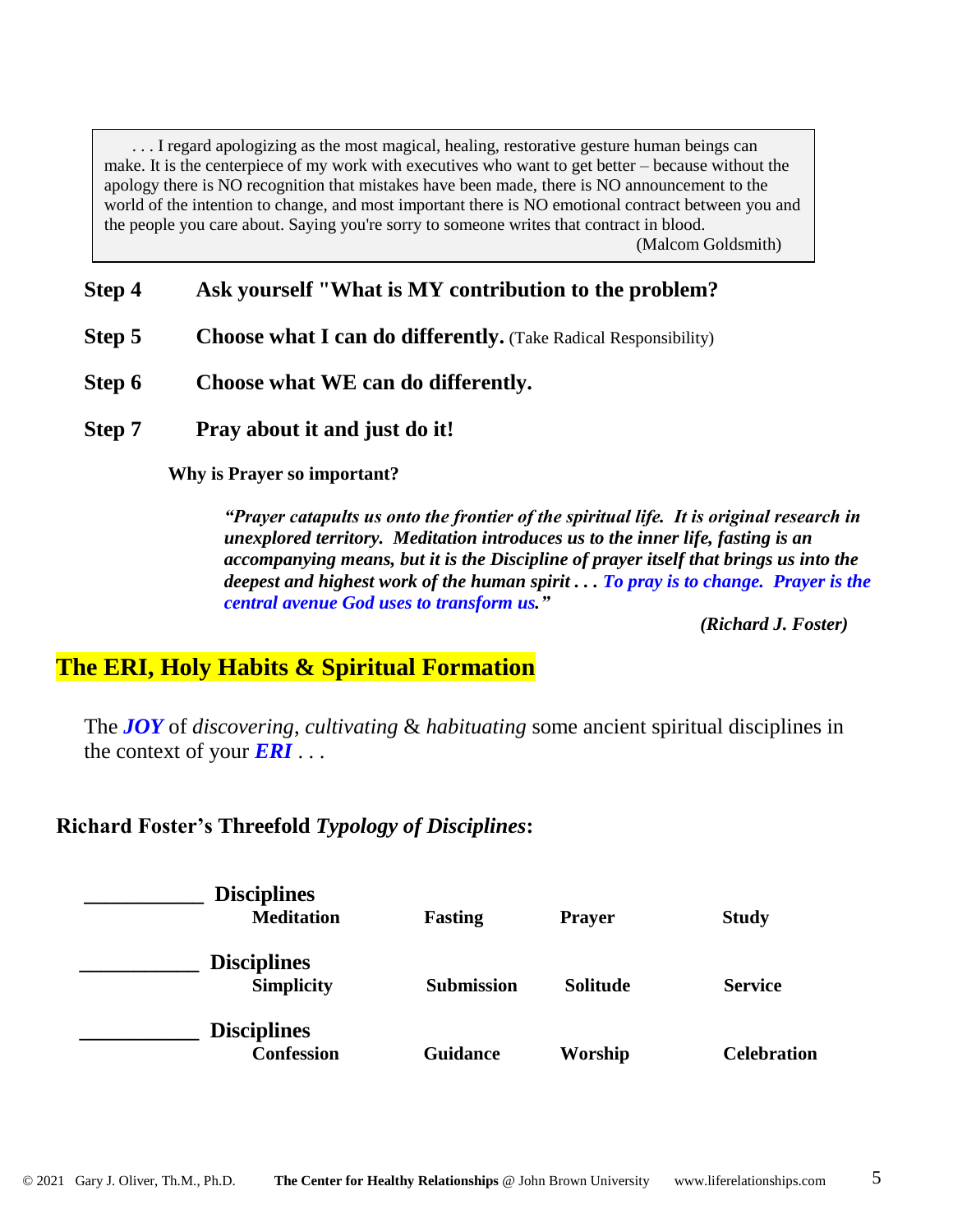## **Lectio Divina**

## **The Practice of Gary's Holy Habits**

**The Jesus Prayer Prayer of Examen Scripture Meditation** (*Lectio Divina*) **Scripture Memory Inspirational Reading The Nurture of Nature Exercise Music Silence Sabbath-Keeping Humor**

## **Prayer of Examen** (St. Ignatius)

- **1. Acknowledge God's presence.**
- **2. Count your blessings and give thanks.**
- **3. Review the day with gratitude.**

 **"Help me look back on this day through your eyes."**

- **4. Pay attention to your emotions.**
- **5. Choose one feature of the day and pray about it.**
- **6. Look forward to the opportunities of tomorrow.**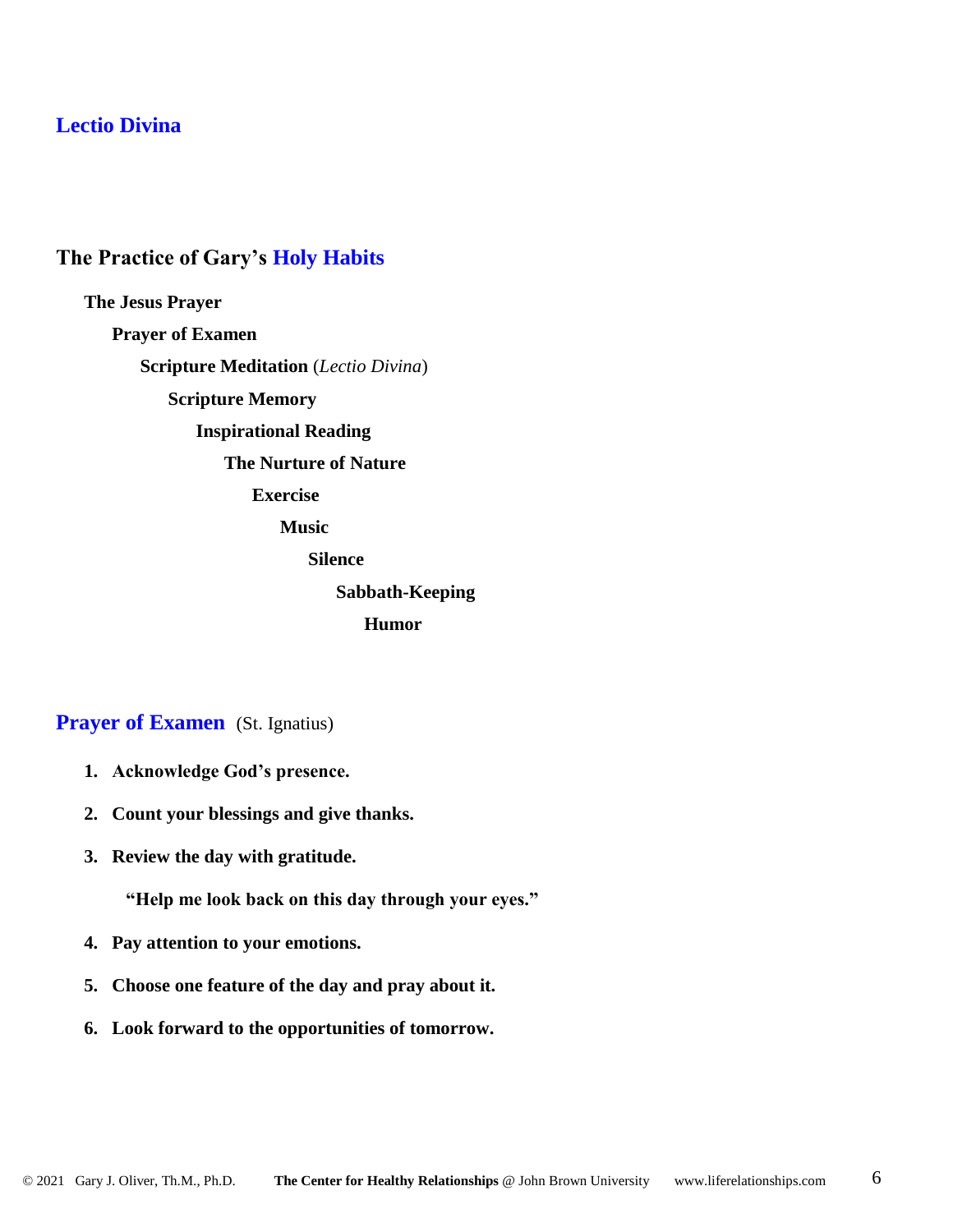# **So Now What?**

### **1. Thank God that He made you in His image with a mind, a will and emotions**

### **2. Thank God for the good gift of your emotions.**

Some people try to hide in their intellect to keep themselves from the pain of feeling what they never learned how to understand. David Mains, a former pastor and host of radio's "Chapel of the Air," writes with refreshing candor about the big padlock on his emotions:

 . . . for a large part of my life I was tuned out emotionally. I wasn't aware of where others were coming from, and I didn't even understand my own feelings.

I was probably extreme in that regard. I didn't know when I was tired. I seldom paid attention to whether I was hot or cold. I wasn't in touch with what I liked or didn't like. If someone would ask me what was wrong, instead of saying, "I feel trapped with no way out of this situation," I'd reply, "I'm OK, why do you ask?"

Most of the time if someone accused me of expressing a negative emotion like anger or pride or frustration, I denied it. Was I stomping mad? No. Did I swear: Had my words stopped making sense because of my intense emotion? Never. What do you mean I was angry? You're accusing me of not acting the way a Christian should!

"You were emoting," my wife would tell me the next day. "It was as if you were sending out waves and waves of high voltage electricity. I don't understand how everybody can sense that except you."

Well, I wasn't in tune with my anger, my pain, my loneliness, my defensiveness, my fears, delights, moods, embarrassment, jealousies, whatever.

I functioned relatively well in the objective world of ideas and facts and words. But the more subjective realm of feeling was atrophying, shriveling up within me.

Thank God that in recent years the Lord has been doing a major healing in me for which I'm extremely grateful. One of the signs of health is that my feelings are coming back into play.

Now, when I read the Bible I see how much the Bible has to say about emotions. When I go to church I often find myself filled with inexplicable joy. I can shed tears when I am hurt or when I find I have hurt someone else. I am better able to discern when I have let myself become too busy and need a rest.

## **3. Ask God to give you an open mind & open heart for what He wants to teach you this week about how you can reflect Him in ALL that he created you to be . . . in your** *mind***, in your** *will* **and in your** *emotions***.**